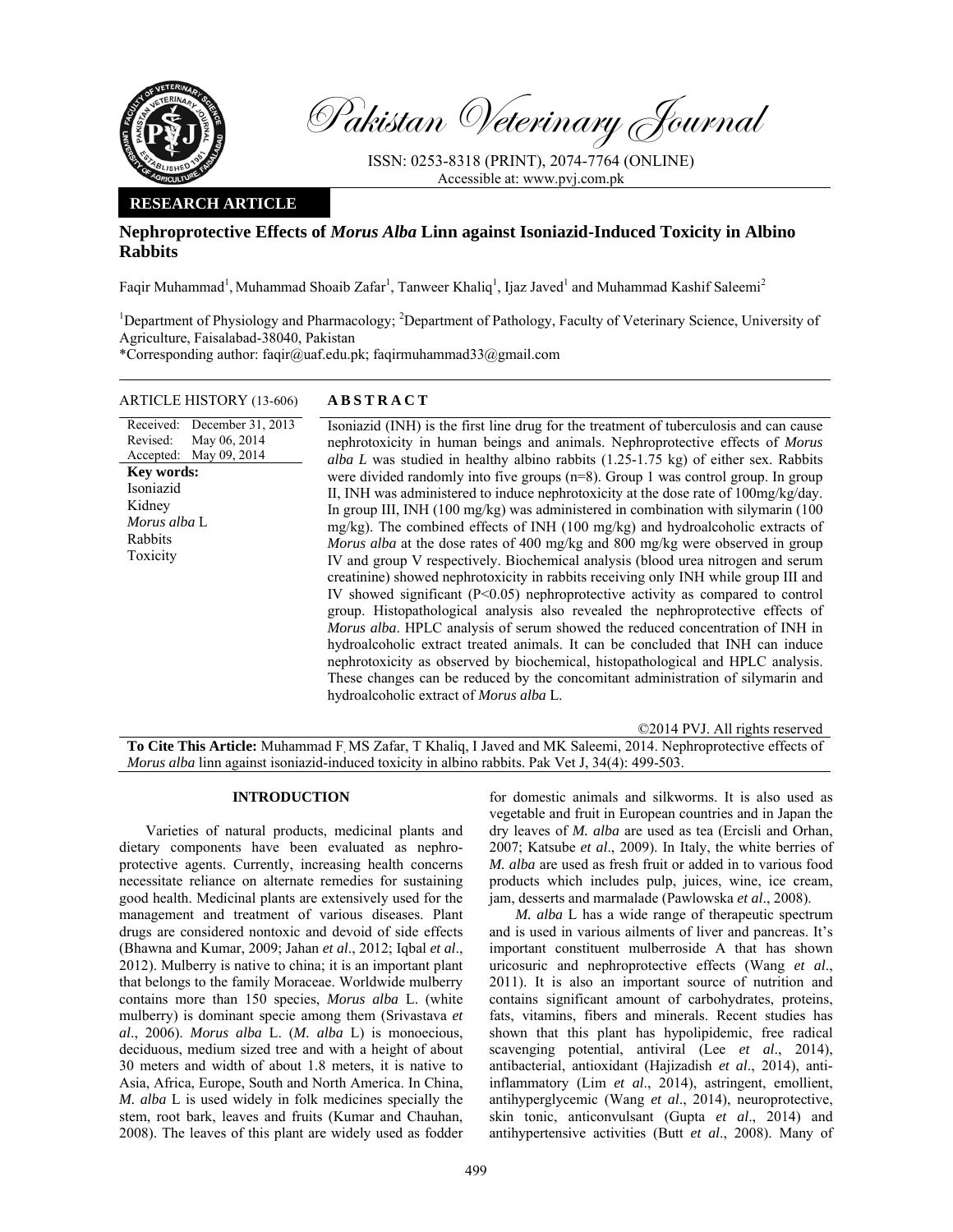these biological and pharmacological activities are due to the presence of naturally occurring flavonoids. These flavonoids are polyphenolic compounds and present in leaves, fruits, roots and seed of plants that play an important role in plant color and also good for human health (Ross and Kasum, 2002; Zafar *et al*., 2013). *M. alba* is the richest source of polyphenolic compounds especially antho-cyanins and flavonoids, because of these bioactive compounds this plant shows tremendous therapeutic activities.

Nephrotoxicity is mostly caused by the overdose or toxic effects of some drugs and harmful substances (Galley, 2000). Various chemicals and drugs have the capability of damaging the glomerulus, causing increased permeability to large size molecules. Glomerulopathies are mostly caused by drugs, of which glomerulo-nephritis is most common form of lesions produced. Moreover, numerous cases of various glomerular changes such as focal segmental glomerulosclerosis and crescentic glomerulonephritis have also been reported (Izzedine *et al*., 2006). Administration of isoniazid chronically can induce hepatotoxicity (Vanhoof *et al*., 2003). Similarly, when isoniazid and hepamerz were given in combination there was marked increase in the level of creatinine and blood urea nitrogen that caused nephrotoxicity leading to increased mortality in rabbits (Maryam *et al*., 2010). We have already reported the protective effects of some plants extracts against chemical induced skin irritation (Waheed *et al*., 2013) and INH + Rifampicin induced nephrotoxicity (Hashmi *et al.*, 2013) in albino rabbits. The present study is to investigate whether oral administration of hydroalcoholic extract of *Morus alba* L. has any protective effects against isoniazid induced nephrotoxicity in albino rabbits.

#### **MATERIALS AND METHODS**

**Plant material:** *M. alba* L. leaves were collected from the vicinity of University of Agriculture Faisalabad, Pakistan and identified by a botanist at the Department of Botany, University of Agriculture, Faisalabad. The leaves were dried under shade for 2 weeks then were powdered with mechanical grinder. Dry powder (400 g) was obtained by grinding and passing through mesh sieve No 40 then stored in airtight container at 4ºC. *Morus alba* L latex was extracted using water and ethanol in the ratio of 70:30 as a solvent. The extract was lyophilized by freeze drying apparatus (Christ, Germany model# Alpha 1-4 LSC).

**Animals:** Adult albino rabbits were purchased from the local market of Faisalabad. Rabbits were of the same breed having weight around 1500-1800 g. Rabbits were kept in the animal room at the Department of Physiology and Pharmacology, University of Agriculture, Faisalabad at room temperature  $(22 \pm 2^{\circ}C)$  with proper ventilation facility. They were acclimatized for 1 week. Rabbits were fed with seasonal fodder and water ad-libitum. The experiments were carried out in accordance to the guidelines of Directorate of Graduate Studies and Institutional Animal Ethical Committee.

**Experimental protocol:** The rabbits were divided into five groups containing eight animals in each group.

Group1 served as control and received normal diet throughout the experiment, Group II received isoniazid (Pacific Pharmaceuticals Pvt. Ltd., Lahore, Pakistan, 100 mg/kg BW/day orally) for 28 days, Group III received silymarin (Abbott laboratories, Karachi, Pakistan, 100 mg/kg BW/day orally+INH (100 mg/kg BW/day) for 28 days. Group IV and V received hydro-alcoholic extract of *M. alba* L at the dose rate of 400 mg/kg BW/day and 800 mg/kg BW/day along INH 100 mg/kg BW/day, respectively for 28 days.

**Biochemical assays:** After the treatment period, blood was collected from jugular vein of rabbits and centrifuged using the table top centrifuge (REMI) at 3000 rpm to get serum. Level of blood urea nitrogen and creatinine was estimated using Span diagnostic kit on chemical analyzer (microlab3000) for assessment of renal toxicity.

**Histopathological analysis:** Formalin fixed kidney biopsies were processed in graded ethanolic concentrations and fixed in paraffin blocks. Kidney fragments were arranged perpendicular to the plane of the section in the block and 6 micrometer thick transverse fragments were cut and mounted on glass slides and stained with hematoxylin and eosin (H and E stain). Microscopy was completed on Olympus PM-10ADS automatic light microscope (Olympus optical Co., Tokyo, Japan) with a 40X objective.

**HPLC analysis:** The drug was analyzed in serum following the HPLC method described in Hashmi *et al*. (2013).

**Statistical analysis:** Results were expressed as two way analysis of variance (ANOVA) and statistical differences among different treatment groups was determined by Duncan's Multiple Range test and P<0.05 was considered as significant.

#### **RESULTS**

Table-1indicates that the Mean±SEM values of BUN is significantly (P<0.01) increased in group treated with isoniazid alone  $(43.54 \pm 5.17 \text{ mg/dl})$  as compared to group treated with silymarin + isoniazid  $(29.67\pm1.45 \text{ mg/dl})$ , the group treated with *M. alba* 400 mg/kg hydroalcoholic extract (30.17 $\pm$ 1.86 mg/dl) and control group (26.88 $\pm$ 1.96 mg/dl). Mean values of serum creatinine (mg/dl) significantly (P<0.01) increased in group treated with isoniazid alone  $(1.002\pm0.03 \text{ mg/dl})$  as compared with group treated with silymarin + isoniazid  $(0.884 \pm 0.02)$ mg/dl), the group treated with *M. alba* 400 mg/kg hydroalcoholic extract  $(0.866\pm0.02 \text{ mg/dl})$ , the group treated with *M. alba* 800 mg/kg hydroalcoholic extract  $(0.910\pm0.03 \text{ mg/dl})$  and is comparable with control group (0.850±0.02 mg/dl) Table 1.

 Kidney biopsies of control group showed normal architecture. In group II, nuclei of the tubular epithelial cells are pyknotic and condensed in appearance, edema, mild to moderate congestion present in renal parenchyma and focal tubular necrosis was observed on histological examination (Fig. 1a). While, in group III, the nuclei of the tubular epithelial cells were normal in appearance with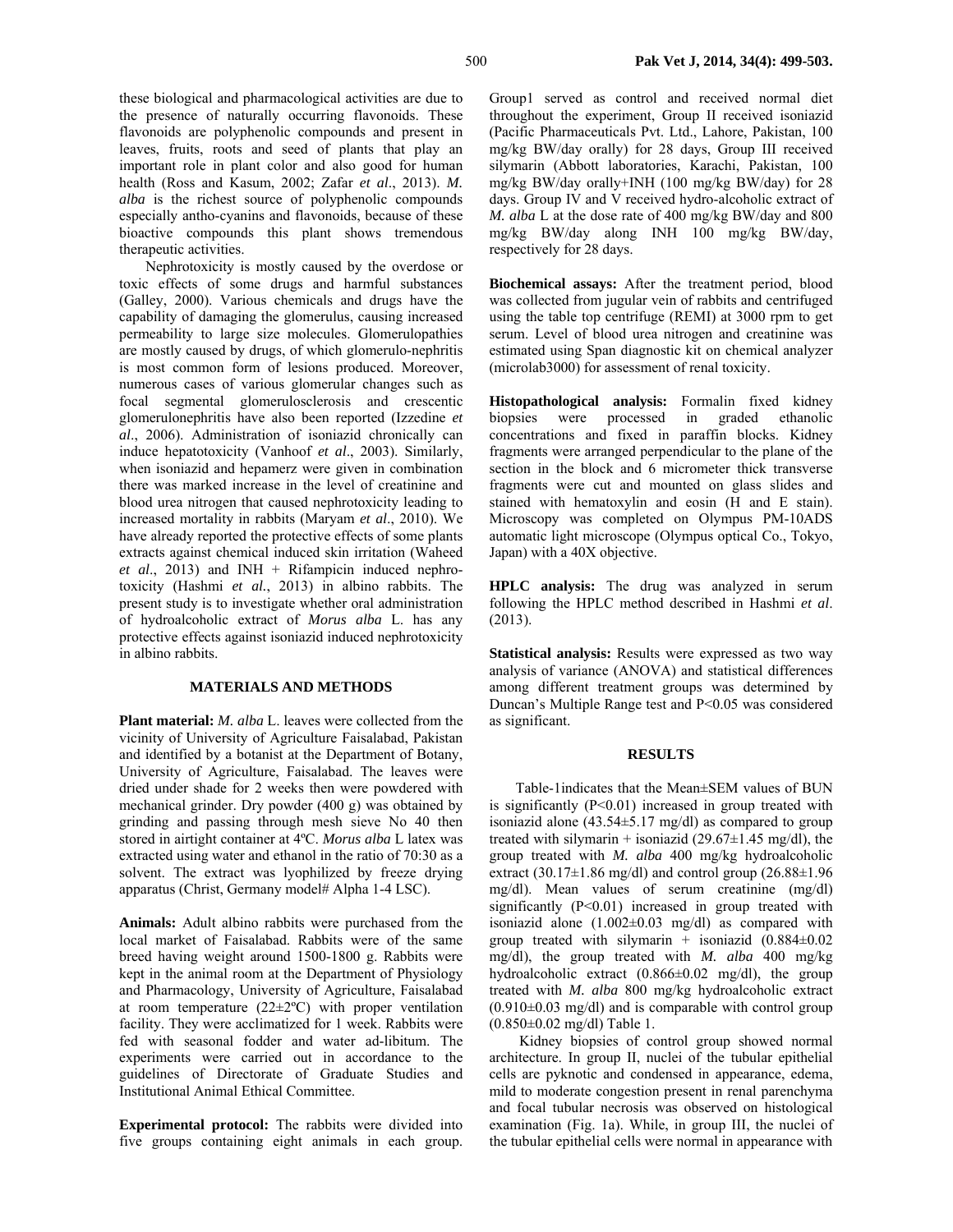**Table 1:** Mean ± SEM values of Blood Urea Nitrogen (mg/dl) and Serum Creatinine (mg/dl) with per oral drugs and *Morus alba* extracts daily administration for 28 days in rabbits (n=8)

|                                                 | <b>Biochemical Examination</b> |                    |
|-------------------------------------------------|--------------------------------|--------------------|
| Groups                                          | <b>Blood Urea</b>              | Serum Creatinine   |
|                                                 | Nitrogen (mg/dl)               | (mg/dl)            |
| Group I (Untreated)                             | $26.88 \pm 1.96 B$             | $0.85 \pm 0.02 B$  |
| Group II (INH)                                  | 43.54±5.17 A                   | $1.002 \pm 0.03$ A |
| Group III (INH + Silymarin)                     | 29.67±1.45 B                   | $0.884 \pm 0.02$ B |
| Group IV(INH + 400mg<br>Hydroalcoholic Extract) | 30.17±1.86 B                   | $0.866 \pm 0.02$ B |
| Group V(INH + 800mg<br>Hydroalcoholic Extract)  | 33.80±1.93 AB                  | $0.91 \pm 0.03 B$  |

Means sharing similar letter in a column are statistically non-significant (P>0.05).

Table 2: Mean Values of Isoniazid concentration at 2<sup>nd</sup> and 4<sup>th</sup> week of treatments as determined by HPLC

| Groups                                            | Concentration<br>$(\mu$ g/ml) at 2nd<br>Week | Concentration<br>$(\mu$ g/ml) at 4th<br>Week |
|---------------------------------------------------|----------------------------------------------|----------------------------------------------|
| Group II (INH)                                    | $8.18 \pm 1.70$                              | 75.32±4.85                                   |
| Group III (INH + Silymarin)                       | $13.06 \pm 2.24$                             | 44.26±4.16                                   |
| Group IV (INH + 400mg)<br>Hydroalcoholic Extract) | $56.07 \pm 6.12$                             | $21.67 \pm 3.07$                             |
| Group V (INH + 800mg<br>Hydroalcoholic Extract)   | $69.84 \pm 4.80$                             | $31.3 \pm 4.00$                              |

mild congestion in renal parenchyma (Fig. 1b). The histological observations of group IV and V revealed that the renal parenchyma is normal in appearance, glomerulus is bounded by a clear space, the lumen of the capsule of Bowman, in proximal convoluted tubules nuclei are normal in appearance and mild degree of vascular congestion observed at some places (Fig. 1c).

HPLC analysis:

In group II, the mean INH concentration in rabbit's serum was 8.18 $\mu$ g/ml and 75.32  $\mu$ g/ml at 2<sup>nd</sup> and 4<sup>th</sup> week respectively. In group III, the mean INH concentration in rabbit's serum was 13.06 $\mu$ g/ml and 44.26 $\mu$ g/ml at 2<sup>nd</sup> and 4th week respectively (Table 2). In group IV, at 2nd week, the mean INH concentration in rabbit's serum was 56.07  $\mu$ g/mL. While at  $4<sup>th</sup>$  week the mean isoniazid concentration decreased to 21.67 µg/mL. Similar trend was observed in group V (Table 2).

### **DISCUSSION**

The rational use of drugs is required to prevent untoward side effects especially on vital organs such as kidney. It is more important to identify the high risk patients and quick identification of the drug which produces injury in the body (Singh *et al*., 2003). Isoniazid therapy is usually considered a safe and effective against TB (Carmona *et al*., 2005). Any how isoniazid can cause severe untoward reactions such as hepatotoxicity (Vanhoof *et al*., 2003).

In the present study, BUN and creatinine level was increased significantly (P<0.01) after administration of INH as compared to control group. In kidney architecture there was increased incidence of necrosis in tubular epithelial cells as compared with other groups. INH alone showed nephrotoxic activity which may be responsible for mortality and other complications in rabbits. HPLC analysis also showed a marked increase in INH concentration in serum. The INH concentration at  $4<sup>th</sup>$ week was markedly higher as compared with INH concentration at 2<sup>nd</sup> week. These analyses suggested that



**Fig. 1:** Kidneys of rabbits treated with INH 100mg/kg body weight (A), INH 100mg/kg body weight + Silymarin 100mg/kg body weight (B), INH 100mg/kg body weight + Hydroalcoholic extract of M. alba 400mg/kg body weight (C) with daily oral administration for 28 days (H & E, 400x)

rabbits receiving INH have high concentration of INH in serum which may be responsible for causing kidney damage and other serious complications. Because unique physiological characteristics of kidney make it potential targets for drug toxicity (Bayomi *et al*., 2013), these unique characteristics of kidney includes a greater supply of blood to kidney, filtration of toxic substances and drugs by glomerular filtration and active tubular secretion. Other risk factor which may affect the kidney includes metabolic enzymes present in kidney (Gąsiorowski *et al*., 2013).

Concomitant administration of Silymarin along with INH decreased BUN, and creatinine level significantly (P<0.01) as compared to group receiving nephrotoxic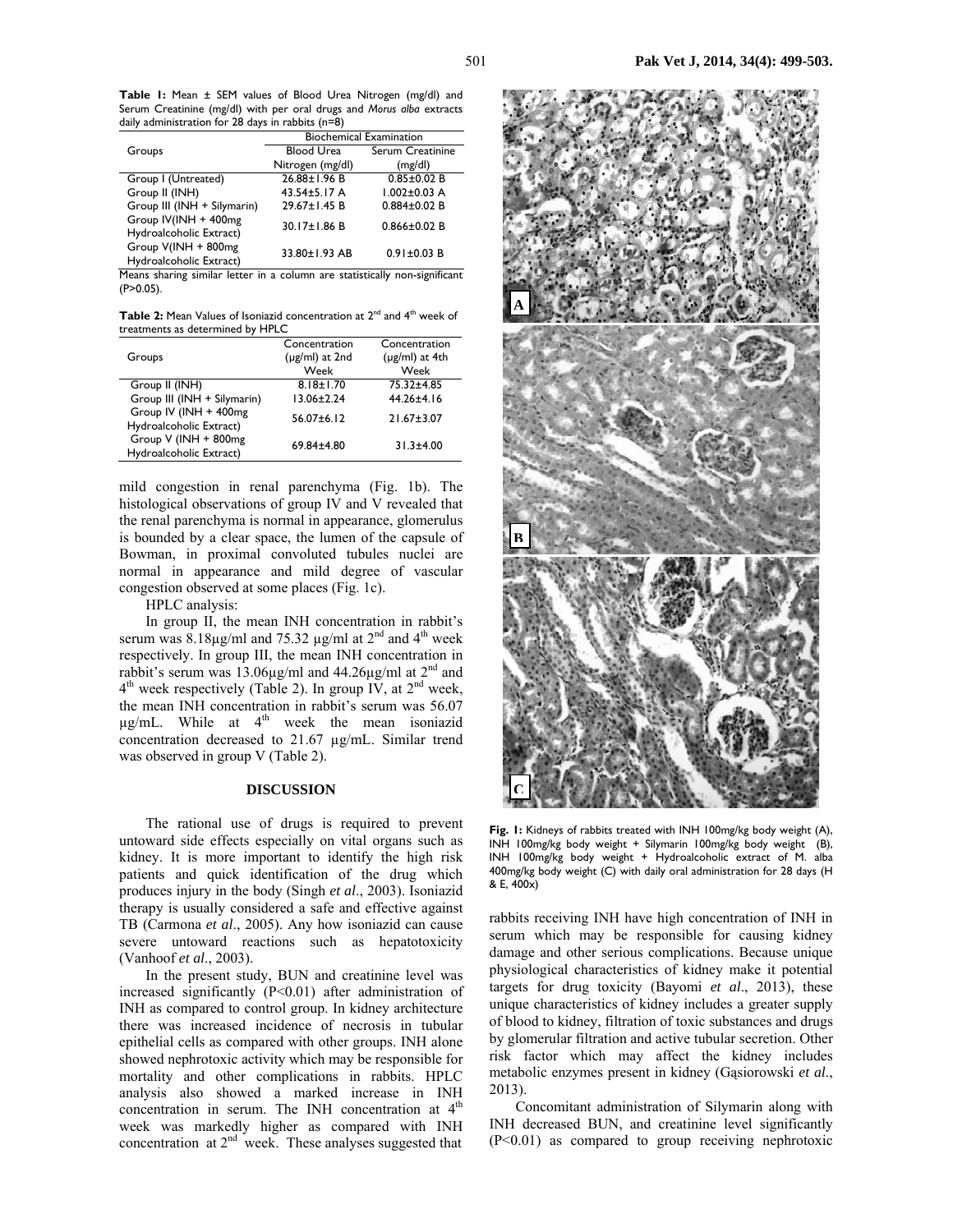drug. Histopathological studies showed normal kidney architecture but at few places condensed nuclei are present while at other places nuclei have normal structure indicating the ameliorated effect of silymarin against nephrotoxicity induced by Isoniazid (Fig 1b). HPLC analysis showed a marked increase in INH concentration in serum at  $2<sup>nd</sup>$  week and  $4<sup>th</sup>$  week of serum analysis. INH concentration at  $4<sup>th</sup>$  week was much higher than INH concentration at  $2<sup>nd</sup>$  week. In comparison with nephrotoxic group the INH concentration in silymarin treated group at  $4<sup>th</sup>$  week was lower. This reduced concentration of INH in serum may be due to interaction of silymarin with INH (Choudhary *et al*., 2014), due to this interaction the isoniazid absorption decreased from stomach of rabbits or silymarin reduced the INH concentration in blood and less toxic effects were observed by INH. The exact mechanism is still unknown and further study helps to reveal this interaction.

Silymarin has anti-nephrotoxic activity against cisplatin induced nephrotoxicity in albino rats (Karimi *et al*., 2005). It was also observed that glomeruli and renal tubules showed normal cellular architecture but at some places mild necrosis and glomerular atrophy were observed (Abdelmeguid *et al*., 2010). Concomitant administration of silymarin with non-steroidal antiinflammatory drugs reduced the hepatic and renal toxicities in osteoarthritic patients (Hussain *et al*., 2007). Similarly, silymarin showed appreciable renal protective potential by normalizing the concentration of urine and serum markers such as creatinine and BUN. Antioxidant enzymes level and concentration of glutathione was enhanced, while decreased in lipid peroxidation were observed dose dependently with silymarin (Khan and Siddique, 2012). These reported results are in accordance with our findings.

Hydroalcoholic extract of *M. alba* (400 mg/kg/day) along with INH normalized the level of BUN and creatinine significantly (P<0.01) with respect to toxic control group. However, hydroalcoholic extract of *M. alba* (800 mg/kg/day) showed non-significant (P>0.05) reduction in the level of BUN as compared with toxic control group. Histopathological findings also supported the biochemical studies and showed normal architecture of kidney in rabbit receiving 400 mg/kg/day *M. alba*  extract. However, at few places mild congestion observed in renal parenchyma with some condensed nuclei in tubular epithelial cells while at other places normal nuclei was observed, the glomerular structure was normal and intact with no pathological lesions. On the other hand the rabbits receiving *M. alba* extract at the dose rate of 800 mg/kg/day showed mild to moderate degree of congestion in parenchyma and similarly the nuclei are condensed at few places while normal in structure at other places. Mild degree of necrosis was also observed at some places. These results showed that animals receiving 400 mg/kg/day of *M. alba* along with INH showed better protective activity may be due to antioxidant and antiinflammatory activities (Hajizadish *et al*., 2014; Lim *et al*., 2014) as compared with animals receiving 800 mg/kg/day of *M. alba* as evidenced by both biochemical analysis of serum and histopathological studies.

At 2<sup>nd</sup> week higher concentration of INH was observed in serum in both groups receiving different

doses of hydroalcoholic extract of *M. alba*. This concentration of INH is comparable with INH concentration present in serum of nephrotoxic group. However at  $4<sup>th</sup>$  week the drastic decrease in the level of INH was seen in both groups receiving 400 mg/kg/day and 800 mg/kg/day of *M. alba* extract. The percentage reduction of INH concentration in both hydroalcoholic treated group was comparable and is markedly decreased in comparison with other treatment groups. This reduction of INH in serum of rabbits with administration of hydroalcoholic extract of *M. alba* may be responsible for nephroprotective activity of *M. alba* due to its pharmacokinetic interactions (Choudhary *et al*., 2014).

In previous studies it was reported that in Chinese medicines *M. alba* L showed analgesic, improved eye sight, protect liver from hepatotoxins and lowers the blood pressure by facilitating discharge of urine or used as urine enhancer (Chen and Li, 2007; Jia *et al*., 1999). Similarly, *M. alba* bark is used in treatment of edema, wheezing, cough, headache, fever, red dry and sore eyes and to enhance urination (Taylor *et al*., 2006). The frequency of urination increased markedly in *M. alba* receiving animals in comparison with rabbits receiving other treatment. Due to enhanced urination less concentration of nephrotoxic drug accumulates in kidney and more clearance of INH takes place. As less concentration of nephrotoxic drug is available in kidney so the functional units of kidney remain intact, as evidenced by histopathological studies. HPLC analysis also proved the enhanced clearance of INH by kidney as  $4<sup>th</sup>$  week serum analysis showed less concentration of INH in hydroalcoholic treated group as compared with 4<sup>th</sup> week serum concentration of INH in other treated groups. Similarly, Mulberroside A an important stilbene glycoside separated from *M. alba* is generally used in many conventional Chinese medicines for the treatment of arthritis, rheumatism, gout, and edema through purging diuresis. Activity of mulberroside A had been evaluated in hyperuricemic mice, enhanced BUN level and serum creatinine confirmed impairment of renal function. The results of the study suggested that mulberroside A regulates the renal organic ion transporters which results in decreased level of serum uric acid and normalizing the renal function in hyperuricemia. However, the mechanism of regulating renal organic ion transporters was still unknown. Histopathological studies also revealed that mulberroside A reduced histological changes in kidney. This was the first study suggesting the nephroprotective and uricosuric activity of *M. alba* (Wang *et al*., 2011). In our study mulberroside A might be assumed to show nephroprotective activity by regulating the renal organic ion transporters which induced diuresis and excrete a greater concentration of INH and showed nephroprotective activity. This study provides a scientific base for the use of hydroalcoholic extract of *M. alba* as an alternate drug candidate for the management of isoniazidinduced nephrotoxicity.

#### **REFERENCES**

- Abdelmeguid NE, NC Hania and SAZ Noura, 2010. Protective effect of silymarin on cisplatin-induced nephrotoxicity in rats. Pak J Nutr, 9: 624-636.
- Bayomi HS, NM Elsherbiny, AM El-Gayar and MM Al-Gayyar, 2013. Evaluation of renal protective effects of inhibiting TGF-β type I